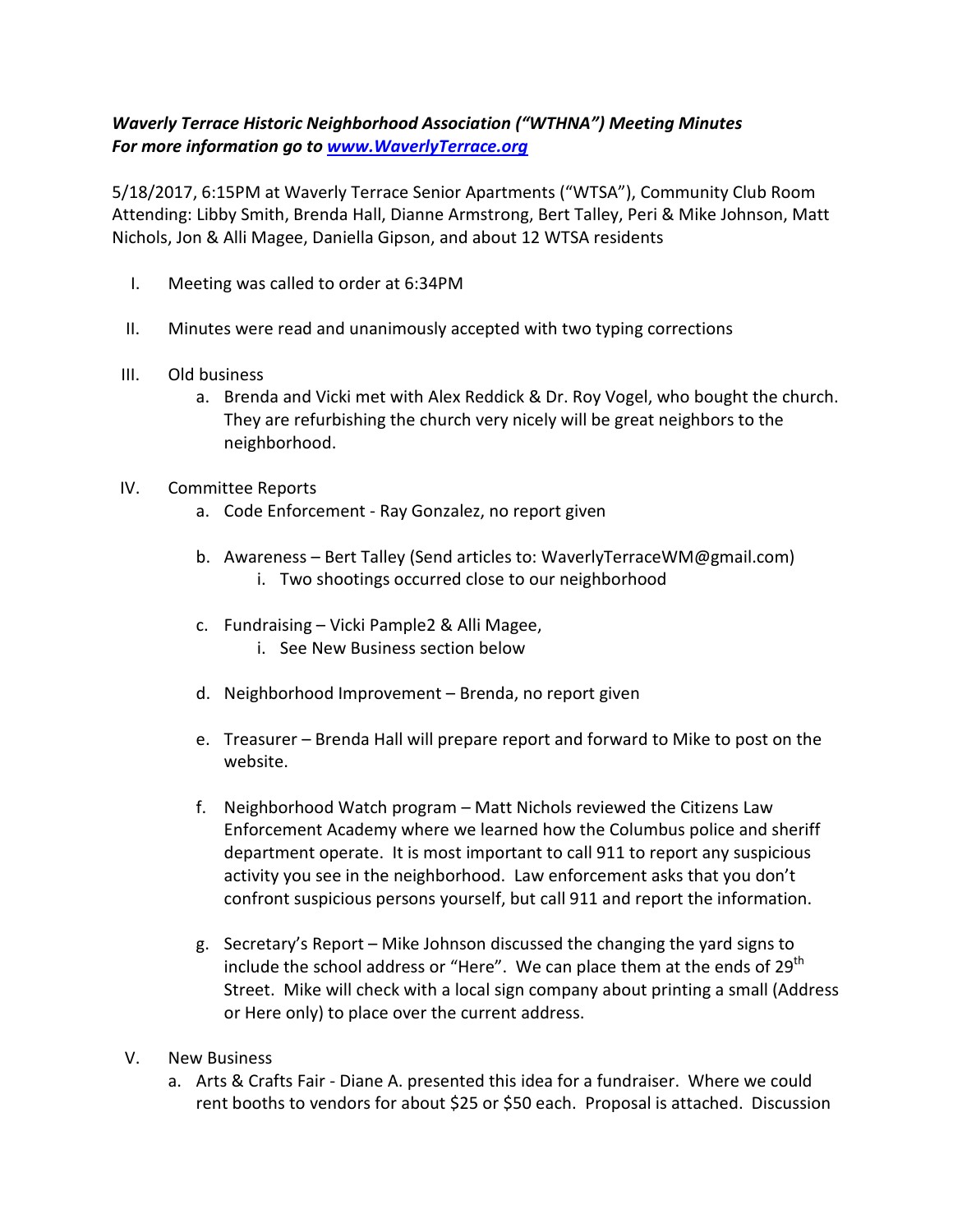was held. Jon's group could furnish music. Columbus Market Days (Saturdays) may conflict with our day. We may want to contact them to come to our location after Market Days season is over, or on Saturday afternoon or Sunday after church time. We could post advertise on Historic Columbus newsletter. Daniella will check with Waverly Terrace Apartment's insurance to confirm it is OK to do this on the property. Motion was made and seconded to follow up on these questions. Brenda and Matt will check with vendors at Market Days for more information. Proceeds would go to WTHNA. A committee was formed to organize this event with Diane A, Brenda H, Vicki P, Matt N.

b. Susan Willard is retiring from Early College academy. She has supported WTHNA for years and we thank her and wish her well in her new phase of life. There will be a ceremony to honor her this Sunday (5/21/2017) at the school from 2:00 to 4:00. WTHNA is invited.

- VI. Next Meeting Thursday, 6/15/2015, 6:15PM, at Waverly Terrace Senior Apartments, Community Club Room
- VII. Meeting adjourned at 7:35PM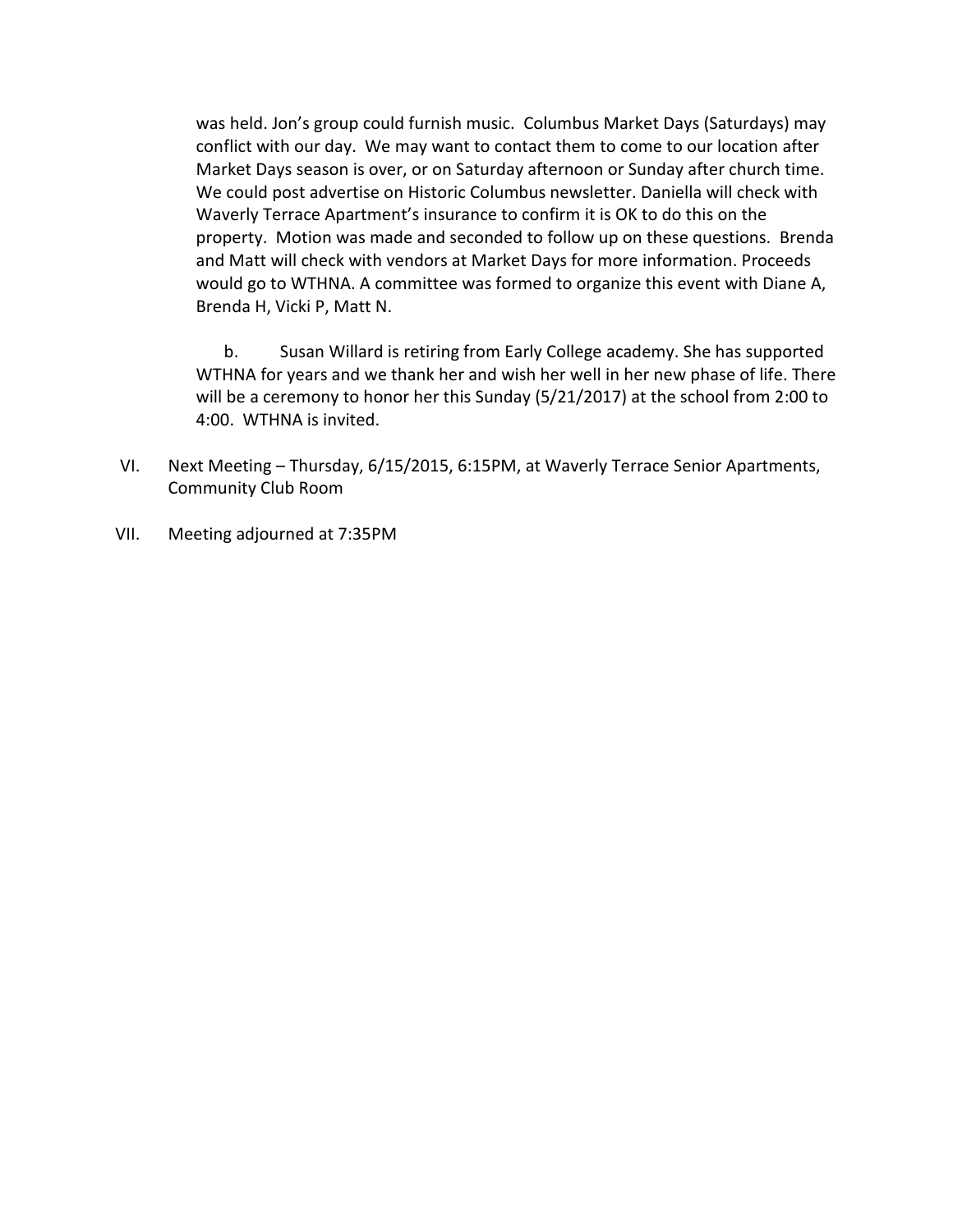## ARTS AND CRAFTS FAIR PROPOSAL

## **Submitted by Dianne Armstrong**

- 1. Tentative date: September or October (Xmas gifts), 9-3. Place: Waverly Terrace Senior Apts. parking lot?
	- A. Advertise in newspaper and with flyers (in neighborhoods, schools, churches, stores, EBay, libraries-wherever our flyers are allowed).
- 2. Plan: Vendors are charged by the space. My consultant: The church she sponsored charged \$50 per 10 X 10 space (they had 25 spaces). You can also have spaces of different sizes for different prices, for example, 8 x 8, 10 x 10, 12 x 12; \$25, \$35, \$45. Spaces are numbered. We should keep track of number of spaces. Chalk to mark out areas?
	- A. Vendors are responsible for setups-all equipment needed to display and sell their products. We can help them setup and take down/cleanup. We can also provide a cool drink perhaps?
	- B. No percentage of profits.
	- C. Do vendors need license and health certificate (if selling food? Potential problem of food poisoning)? City Hall.
- 3. Application Form: Name, address, size space request, what is being sold, phone # and email.
- 4. Should vendors be spread out (i.e., not all quilters together)? Note: We should start signing up and advertising 2-4 months ahead.
- 5. Insurance:
	- A. Contact carriers: what do we need in the way of insurance?
	- B. School(s): should we be put on policy: additional insured at no cost (additional protection).
	- C. Can we get insurance for a one-time event?
	- D. Vendors have their own insurance. Should they put us on their policies as additional insured?
- 6. Outside Vendors (food trucks):
	- A. Charge food vendors more because making more? Or charge if on property, no charge if on street. Vendor companies: Top in Columbus: Ice Cream Girls, Paradise, USA.com.

NOTES:

May 19, 2017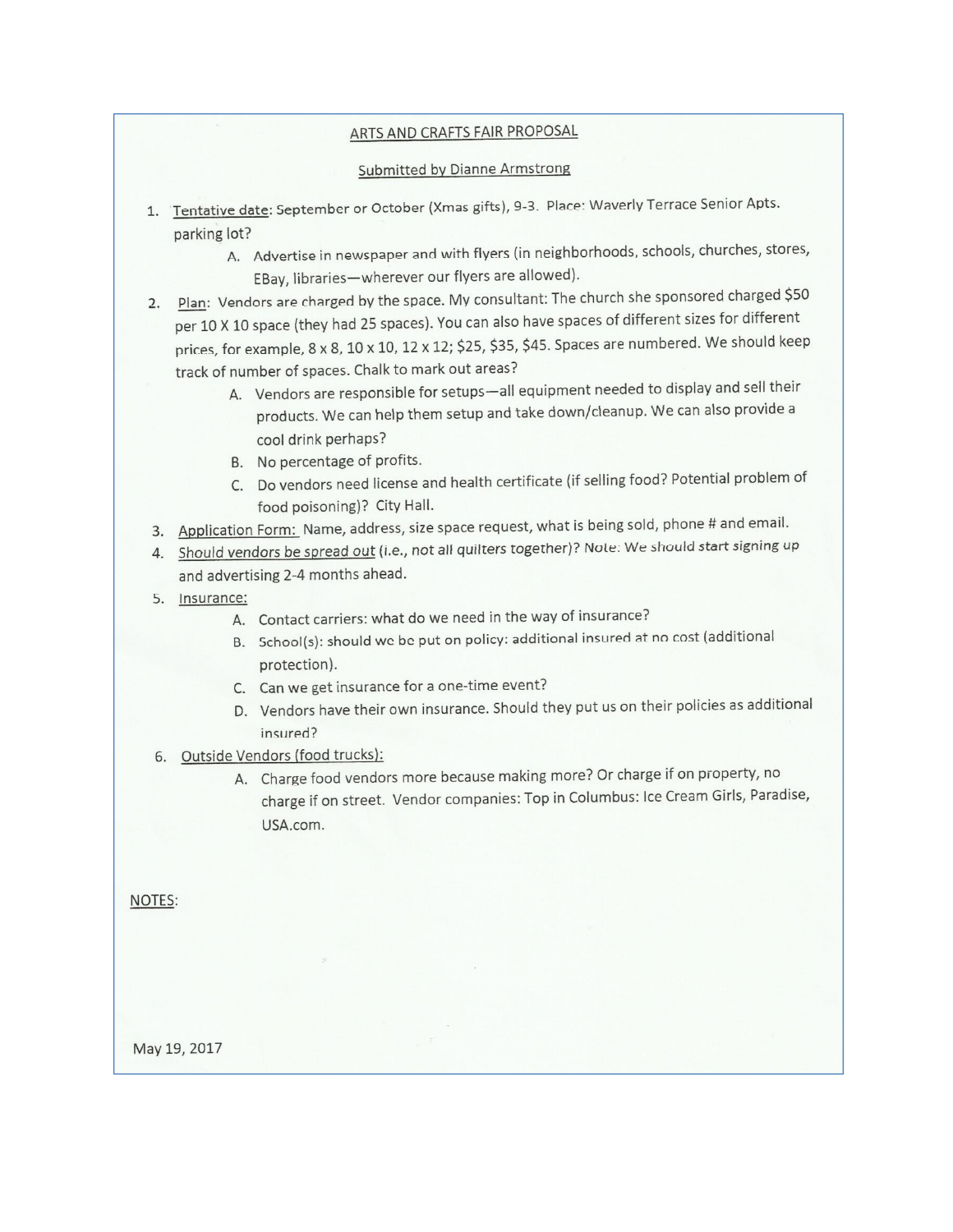------------------------------------ Last Month's Minutes --------------------------------------

## Waverly Terrace Historic Neighborhood Association ("WTHNA") Meeting Minutes For more information go to www.WaverlyTerrace.org

4/20/2017, 6:15PM at Waverly Terrace Senior Apts., Club Room

Attending: Libby Smith, Brenda Hall, Dianne Armstrong, Bert Talley, Peri & Mike Johnson, Jase Valentine, Sandra Schmidt, Bill Gaddy

- I. Meeting was called to order at 6:33PM
- II. Minutes were read and unanimously accepted with two typographical changes
- III. Old business
	- a. Rezoning Libby will setup meeting with Rick Jones to discuss how to move the rezoning forward.
- IV. Committee Reports
	- a. Code Enforcement Ray Gonzalez, no report given
	- b. Awareness Bert Talley (Send articles to: WaverlyTerraceWM@gmail.com)
		- i. Brenda's burglary: hose and lawn mower stolen out of her back yard shed. We should record serial numbers of our property so we can turn them over to police in case they are recovered. Libby mentioned security micro dots are available at Home Depot and Lowes.
		- ii. Mike met Mr. Latham, owner of 2808 Peabody and apartment behind it. He is trying to get in touch with Mr. Tindall to purchase 2810 Peabody.
		- iii. Mike will get in touch with Matt Nichols about the Neighborhood Watch program
		- iv. Brenda brought up that we should visit with neighbors to build awareness of our association. Different ideas were discussed. House visits on Sunday between 4:00 to 6:00 were agreed to be done.
	- c. Fundraising Vicki Pample & Alli Magee, no report given
	- d. Neighborhood Improvement Brenda
		- i. Maranda Jones, adopt-a-spot program, asked her if we want to care for the corner of  $29^{th}$  &  $10^{th}$ . The flower bed needs some annuals and Brenda asked for suggestions of what type to buy.
		- ii. Mike will call for street sweeping once a month
	- e. Treasurer Brenda Hall, Report is attached. Chili Cook off made \$269.03 Report Accepted unanimously